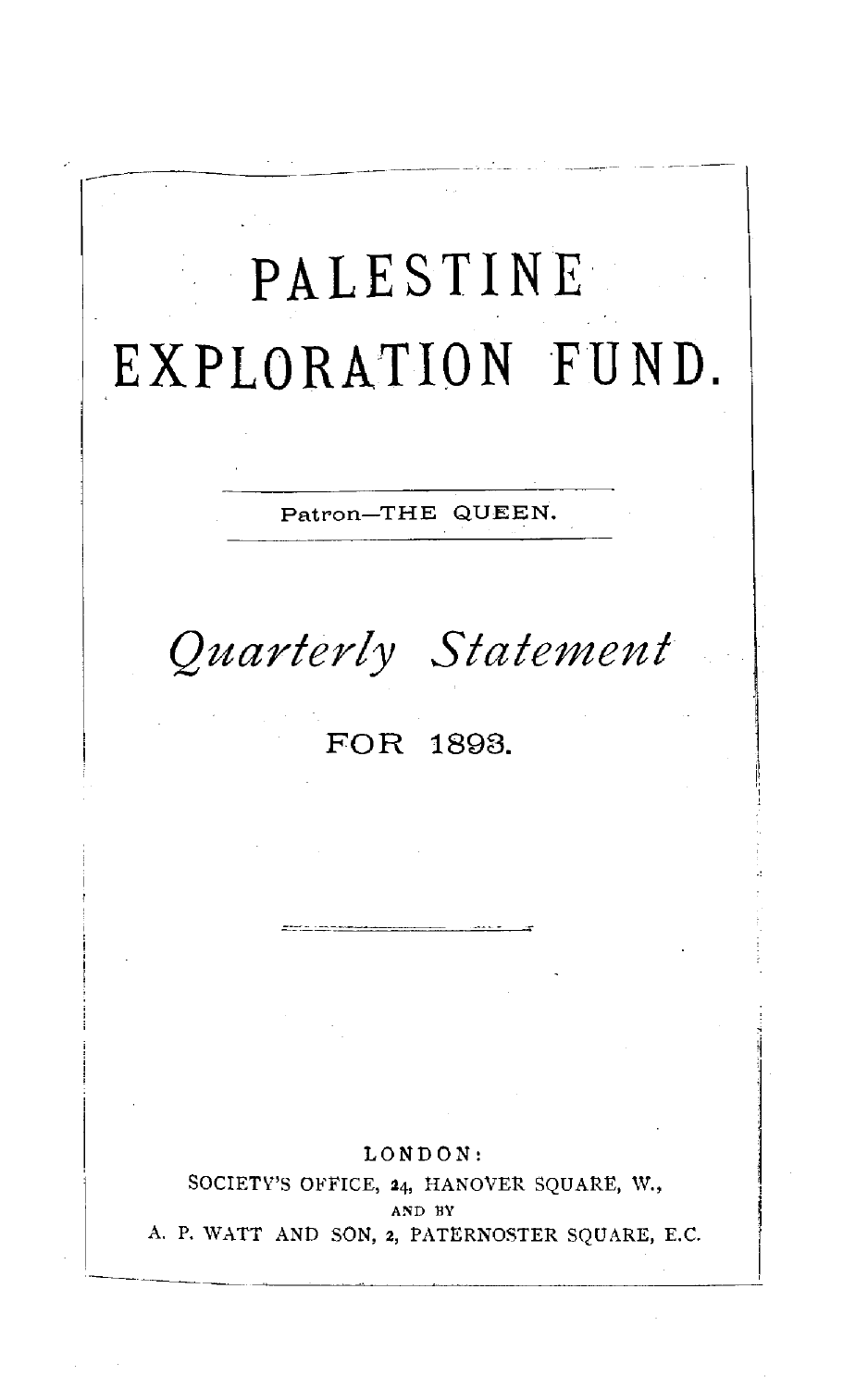LONDON: HARRISON AND SONS, PRINTERS IN ORDINARY TO HER MAJESTY, ST. MARTIN'S LANE.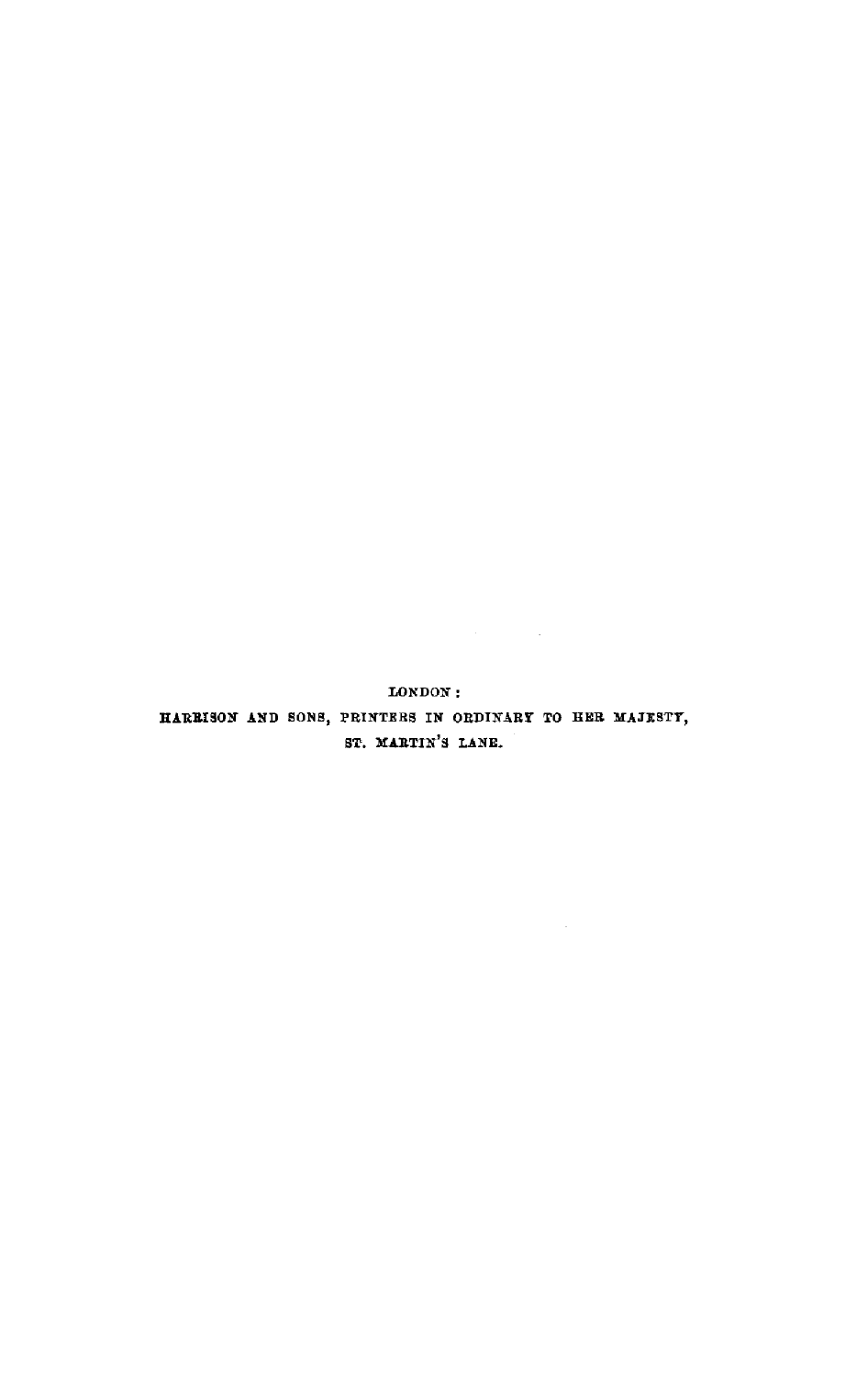# INDEX

 $\bar{z}$ 

 $\overline{\phantom{a}}$ 

#### 'l'O

# NAMES OF THE AUTHORS AND OF THE PAPERS CONTRIBUTED BY THEM.

 $\begin{tabular}{l} \multicolumn{3}{c} {\textbf \texttt{3}} & \multicolumn{3}{c} {\textbf \texttt{4}} & \multicolumn{3}{c} {\textbf \texttt{5}} \\ \multicolumn{3}{c} {\textbf \texttt{5}} & \multicolumn{3}{c} {\textbf \texttt{6}} & \multicolumn{3}{c} {\textbf \texttt{6}} \\ \multicolumn{3}{c} {\textbf \texttt{6}} & \multicolumn{3}{c} {\textbf \texttt{6}} & \multicolumn{3}{c} {\textbf \texttt{7}} \\ \multicolumn{3}{c} {\textbf \texttt{6}} & \multicolumn{3}{c} {\textbf \texttt{7}} & \multic$ 

|                                                                                                                                                   |                             |                      | PAGE              |
|---------------------------------------------------------------------------------------------------------------------------------------------------|-----------------------------|----------------------|-------------------|
| Baldensperger, Philip J.-<br>Peasant Folklore of Palestine (Answers to Questions)<br>Religion of the Fellahin of Palestine (Answers to Questions) |                             |                      | 203<br>307        |
| Birch, Rev. W. F.—                                                                                                                                |                             |                      |                   |
| Ancient Jerusalem                                                                                                                                 |                             |                      | 70                |
| Zion (or Acra), Gihon, and Millo                                                                                                                  |                             |                      | 324               |
| Bliss, F. J., B.A. $-$                                                                                                                            |                             |                      |                   |
| Reports of the Excavations at Tell el Hesy during the spring                                                                                      |                             |                      |                   |
| and autumn seasons of 1892                                                                                                                        |                             |                      | 9, 103            |
| Brownlow, Rev. Canon-                                                                                                                             |                             |                      |                   |
| Identification of Saints in the Maronite Calendar                                                                                                 |                             |                      | 77                |
| Conder, Major C. R., D.C.L., LL.D., R.E.-                                                                                                         |                             |                      |                   |
| Notes on the Quarterly Statement<br>$\ddot{\phantom{1}}$                                                                                          |                             |                      | 78, 178, 254, 323 |
| Sinai and Syria before Abraham<br>$\ddot{\phantom{a}}$<br>. .                                                                                     |                             |                      | 167               |
| Dometilla<br>$\ddot{\phantom{a}}$<br>$\ddot{\phantom{a}}$<br>                                                                                     |                             | . .                  | 178               |
| Shishak's List<br>. .<br>. .<br>$\ddot{\phantom{0}}$<br>$\ddot{\phantom{a}}$                                                                      |                             | . .                  | 245               |
| Recent Hittite Literature<br>. .                                                                                                                  |                             |                      | 247               |
| Hittite Emblems of known sound                                                                                                                    |                             |                      | 253               |
| Palestine under the Crusaders<br>. .<br>                                                                                                          | $\ddot{\phantom{a}}$<br>. . |                      | 254               |
| Tadukhepa's Dowry<br>. .<br>٠.                                                                                                                    | . .<br>. .                  |                      | 321               |
| Fox, Charles, M.R.C.S., F.S.S.-                                                                                                                   |                             |                      |                   |
| The Latitude of Mount Horeb                                                                                                                       |                             |                      | 63                |
| a a<br>$\ddot{\phantom{a}}$                                                                                                                       |                             |                      | 67                |
| Notes and Queries                                                                                                                                 |                             |                      |                   |
| Ganneau, Professor Clermont-                                                                                                                      |                             |                      |                   |
| Note on Professor Wright's Weight<br>$\ddot{\phantom{0}}$                                                                                         |                             |                      | 257               |
| Note on Ancient Weight found at Gaza                                                                                                              | <br>. .                     | $\ddot{\phantom{a}}$ | 305               |
| Note on the Inscription on the Monument of Red Stone, with                                                                                        |                             |                      |                   |
| reclining Figure<br>$\ddot{\phantom{0}}$<br>                                                                                                      |                             | $\ddot{\phantom{1}}$ | 306               |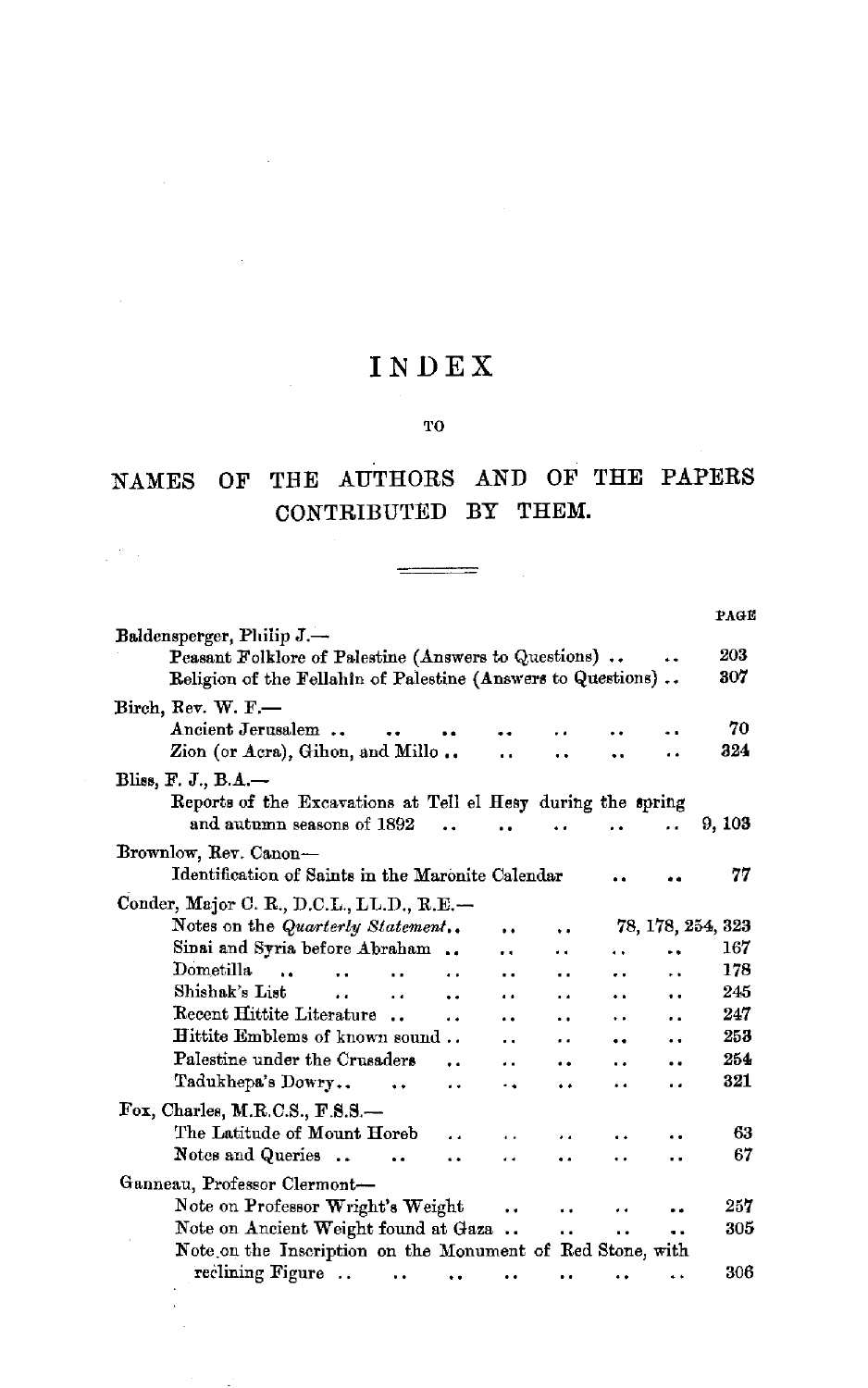| Glaisher, James, F.R.S.-                                                                                                                 |                      | PAGE    |
|------------------------------------------------------------------------------------------------------------------------------------------|----------------------|---------|
| On the Strength or Pressure of the Wind at Sarona in the                                                                                 |                      |         |
| vears 1880 to 1889<br><b>Carlo Carlos</b><br>$\sim 10^{-11}$<br><b>Contract Contract Contract</b>                                        |                      | 43, 143 |
| Meteorological Report from Jerusalem for year 1882<br>                                                                                   |                      | 242     |
| 1883<br>$\ddot{\phantom{0}}$<br>,,<br>,,<br>55<br>'n                                                                                     |                      | 331     |
|                                                                                                                                          |                      |         |
| Hanauer, Rev. J. E.-                                                                                                                     |                      |         |
| Mud Showers in Palestine<br>.,                                                                                                           |                      | 69      |
| St. Martin's Church and other Mediæval Remains<br>$\ddot{\phantom{a}}$                                                                   | . .                  | 141     |
| The Churches of St. Martin and St. John the Evangelist                                                                                   |                      | 301     |
| Hutchinson, R. F., M.D.-                                                                                                                 |                      |         |
| The Tomb of Our Lord<br>$\ddot{\phantom{a}}$                                                                                             |                      | 79      |
| Isaacs, Rev. A. A., M.A.                                                                                                                 |                      |         |
| The Site of Calvary<br>$\ddotsc$<br>٠.                                                                                                   |                      | 300     |
|                                                                                                                                          |                      |         |
| Lees, G. Robinson, F.R.G.S.-                                                                                                             |                      |         |
| Antiquities from Cæsarea<br>$\ddot{\phantom{a}}$                                                                                         |                      | 137     |
| Jacob's Well<br>$\ddot{\phantom{a}}$<br><br>$\ddot{\phantom{0}}$<br>$\ddot{\phantom{a}}$<br>                                             | . .                  | 255     |
| Murray, A. S., LL.D.---                                                                                                                  |                      |         |
| Note on Greek Inscription from near Gethsemane<br>$\ddot{\phantom{a}}$                                                                   | ٠.                   | 140     |
| Note on Inscriptions found at Tabitha<br>٠.<br>                                                                                          |                      | 300     |
|                                                                                                                                          |                      |         |
| Post, Rev. G. E., M.A., M.D., F.L.S.---                                                                                                  |                      |         |
| Second Journey to Palmyra<br>$\sim$ $\sim$<br>$\sim 1000$ km s $^{-1}$<br>$\ddot{\phantom{0}}$<br>$\ddot{\phantom{1}}$                   |                      | 36, 147 |
| Narrative of an Expedition to Lebanon, Anti-Lebanon, and                                                                                 |                      |         |
| Damascus<br>$\ddot{\phantom{a}}$<br>$\sim$<br>$\ddot{\phantom{a}}$<br><br>٠.                                                             |                      | 219     |
| Sayce, Professor A. H., LL.D.-                                                                                                           |                      |         |
| The Cuneiform and other Inscriptions found at Lachish and                                                                                |                      |         |
| elsewhere in the South of Palestine<br>$\ddot{\phantom{a}}$                                                                              |                      | 25      |
| On an Inscribed Bead from Palestine<br>$\ddot{\phantom{a}}$<br><br>. .                                                                   | $\ddot{\phantom{a}}$ | 32      |
| $\ddot{\phantom{a}}$<br>$\ddot{\phantom{1}}$<br>$\ddot{\phantom{a}}$                                                                     | $\ddot{\phantom{a}}$ | 33      |
| The Phœnician Inscriptions on the Vase Handles found at                                                                                  |                      |         |
| ${\it Jerusalem}$ .<br>$\ddot{\phantom{a}}$<br>$\overline{a}$<br>$\ddot{\phantom{1}}$<br>                                                | . .                  | 240     |
| Schick, Herr Baurath-                                                                                                                    |                      |         |
| The Railway from Jaffa to Jerusalem<br><br>$\ddot{\phantom{a}}$<br>٠.                                                                    | ٠.                   | 20.     |
| On the Site of Calvary<br>$\sim$<br>$\ddot{\phantom{0}}$<br>Ω.<br>$\ddot{\phantom{0}}$                                                   | . .                  | 23      |
| Reflections on the Site of Calvary<br><br>$\ddot{\phantom{a}}$<br>$\ddot{\phantom{a}}$                                                   | . .                  | 119     |
| The Tombs of the Prophets<br>i.<br>$\ddot{\phantom{0}}$<br>$\ddot{\phantom{a}}$<br>$\ddot{\phantom{0}}$                                  |                      | 128     |
| Things which were expected to be found in making the Railway                                                                             | $\ddot{\phantom{0}}$ | 132     |
| Newly discovered Rock-cut Passages<br>чú.<br>$\ddot{\phantom{a}}$<br>$\ddot{\phantom{0}}$                                                | $\ddot{\phantom{1}}$ | 133     |
| The Seb'a Rujûm<br>$\ddotsc$<br>$\ddot{\phantom{0}}$<br>$\ddot{\phantom{a}}$<br>. .<br>$\ddot{\phantom{a}}$<br>$\ddot{\phantom{a}}$      |                      | 133     |
| Old Remains at the Sanatorium                                                                                                            | . .                  | 134     |
| $\ddot{\phantom{0}}$<br>$\ddot{\phantom{0}}$<br>$\ddot{\phantom{a}}$<br>Khurbet Ras el Alweh and Burj el Tut<br>$\sim$                   | . .                  | 134     |
| $\ddot{\phantom{0}}$<br>$\ddot{\phantom{a}}$<br>Answers to Queries                                                                       | $\ddot{\phantom{0}}$ | 136     |
| $\sim$<br>. .<br><br>$\ddot{\phantom{a}}$<br>On the Course of the Second Wall                                                            |                      | 191     |
| $\ddot{\phantom{0}}$<br>$\ddot{\phantom{0}}$<br>$\ddot{\phantom{0}}$<br>Arabic Building Terms                                            |                      | 194     |
| $\ddot{\phantom{a}}$<br>$\ddot{\phantom{0}}$<br>. .<br>. .<br>$\ddot{\phantom{0}}$<br>Tools, $\&c.$                                      | . .                  |         |
| $\ddotsc$<br><br>$\overline{\mathbf{B}}$<br>$\ddot{\phantom{0}}$<br>$\ddot{\phantom{a}}$<br>$\ddot{\phantom{a}}$<br>The Ruins of Jubeiah | . .                  | 198     |
| $\ddot{\phantom{0}}$<br>$\ddot{\phantom{a}}$<br><br>$\ddot{\phantom{a}}$<br>                                                             | ٠.                   | 201     |
| Old Jerusalem, an exceptional City<br>. .<br>. .<br>. .                                                                                  | . .                  | 282     |

 $\sim$ 

 $\label{eq:1} \frac{1}{\sqrt{2\pi}}\int_{\mathbb{R}^3}\frac{1}{\sqrt{2\pi}}\left(\frac{1}{\sqrt{2\pi}}\frac{1}{\sqrt{2\pi}}\right)^2\frac{1}{\sqrt{2\pi}}\frac{1}{\sqrt{2\pi}}\frac{1}{\sqrt{2\pi}}\frac{1}{\sqrt{2\pi}}\frac{1}{\sqrt{2\pi}}\frac{1}{\sqrt{2\pi}}\frac{1}{\sqrt{2\pi}}\frac{1}{\sqrt{2\pi}}\frac{1}{\sqrt{2\pi}}\frac{1}{\sqrt{2\pi}}\frac{1}{\sqrt{2\pi}}\frac{1}{\sqrt{2\pi}}\frac{1$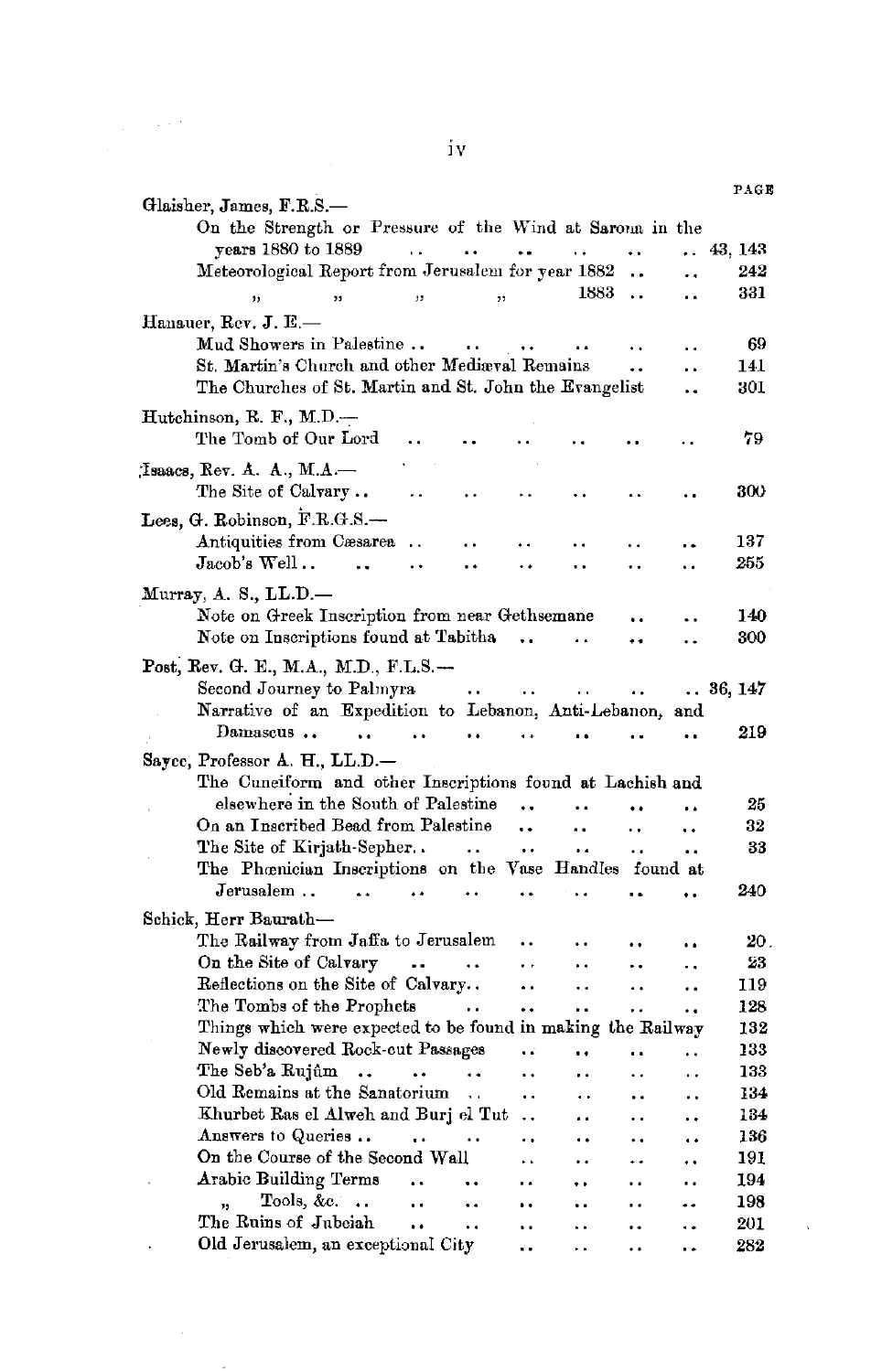|                                                                                                   |                      |                      | PAGE  |
|---------------------------------------------------------------------------------------------------|----------------------|----------------------|-------|
| St. Martin's Church at Jerusalem                                                                  |                      | $\ddot{\phantom{0}}$ | 283   |
| Tabitha Ground at Jaffa<br>$\mathbf{r}$ and $\mathbf{r}$ and $\mathbf{r}$<br>$\ddot{\phantom{a}}$ | $\ddot{\phantom{a}}$ | o u                  | 286   |
| Baron Ustinoff's Collection of Antiquities at Jaffa                                               | . .                  | . .                  | 294   |
| Excavations on the Rocky Knoll North of Jerusalem                                                 | . .                  |                      | 298   |
| Schumacher, G., C.E.                                                                              |                      |                      |       |
| Discoveries during the Construction of the Acre-Damascus                                          |                      |                      |       |
| Railway<br><b>Carl Corp.</b><br>$\ddot{\phantom{a}}$                                              |                      |                      | 331   |
| Tenz, J. M.                                                                                       |                      |                      |       |
|                                                                                                   |                      |                      |       |
| Paving Stones of the Temple<br>$\ddot{\phantom{a}}$                                               |                      |                      | 330   |
| $\lq$ The Times." $-$                                                                             |                      |                      |       |
| Correspondence on the Site of the Holy Sepulchre                                                  |                      |                      | 80–91 |
| West, Professor Robert H., M.A.—                                                                  |                      |                      |       |
| Summary of Barometrical Observations in the Lebanons and on                                       |                      |                      |       |
| the Route to Palmyra                                                                              |                      |                      | 163   |
|                                                                                                   |                      | . .                  |       |
| Wilson, Major-General Sir Charles, K.C.B., F.R.S., &c., R.E.-                                     |                      |                      |       |
| Ancient Jerusalem : Acra North, not South of the Temple                                           |                      |                      | 164   |
| The Garden Tomb                                                                                   |                      |                      | 167   |
|                                                                                                   |                      |                      |       |

 $\mathcal{L}^{\text{max}}_{\text{max}}$  and  $\mathcal{L}^{\text{max}}_{\text{max}}$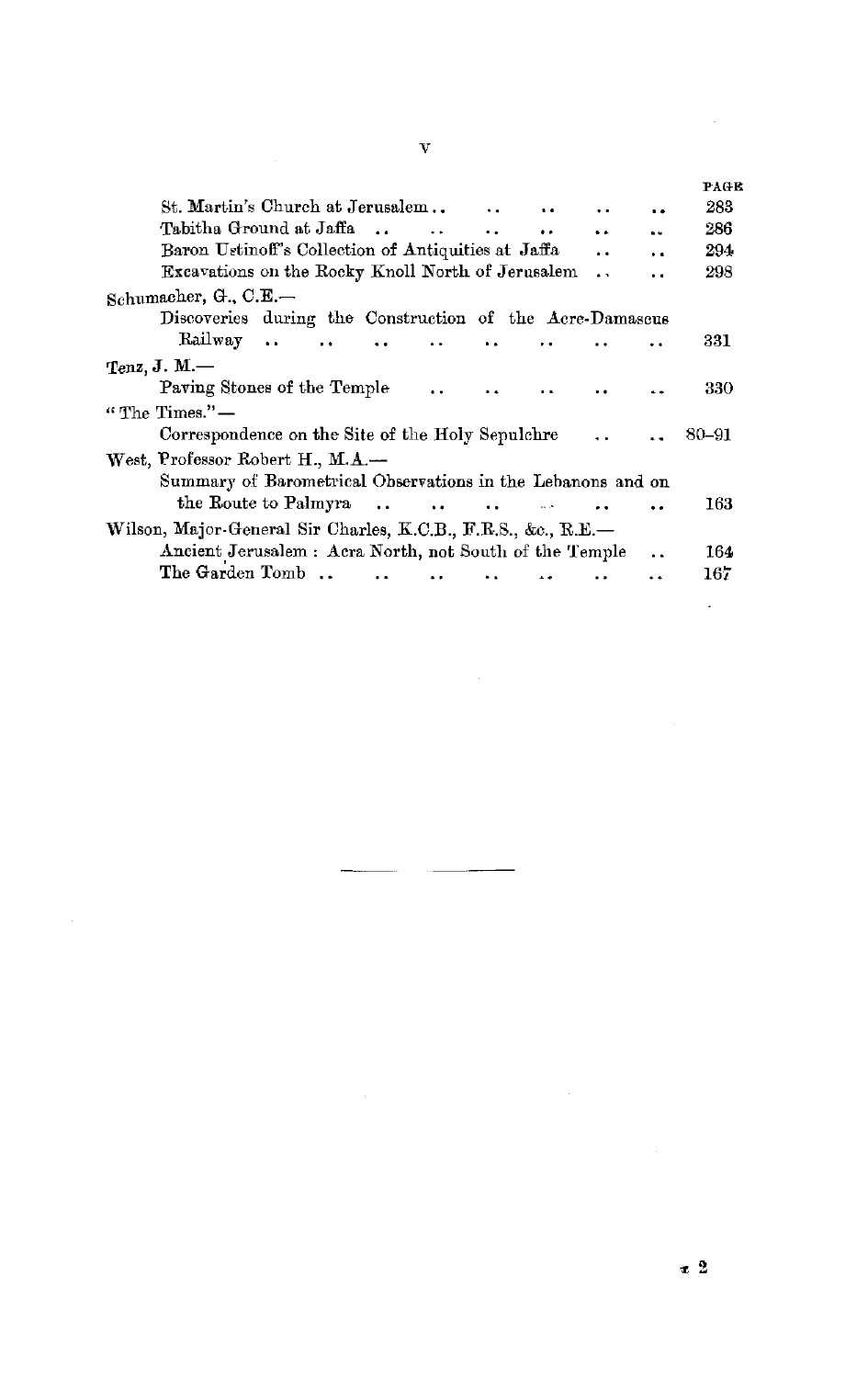### LIST OF ILLUSTRATIONS.

 $\frac{1}{2}$  $\overline{\phantom{a}}$ 

|                                                                                                                       |                      |                      |                      |                      | PAGE |
|-----------------------------------------------------------------------------------------------------------------------|----------------------|----------------------|----------------------|----------------------|------|
| Plan of Excavations at Tell el Hesy                                                                                   | ٠÷                   | $\ddot{\phantom{a}}$ | . .                  | . .                  | 9    |
| Ruins at Tell el Hesy<br>$\ddot{\phantom{a}}$<br>$\sim$ $\sim$<br>. .                                                 | . .                  | . .                  | . .                  | . .                  | 11   |
| Bronze Idol, &c., from Tell el Hesy<br>                                                                               | ٠.                   | $\ddot{\phantom{1}}$ | . .                  | ٠.                   | 12   |
| Female Figure in Pottery from Tell el Hesy                                                                            | . .                  | $\ddot{\phantom{0}}$ | $\ddot{\phantom{1}}$ | . .                  | 13   |
| Phœnician Pottery from Tell el Hesy<br>٠.                                                                             | $\ddot{\phantom{1}}$ | $\ddot{\phantom{1}}$ | $\ddot{\phantom{1}}$ | $\ddot{\phantom{1}}$ | 14   |
| Plan of Wine Press at Tell el Hesy<br>٠.                                                                              | $\ddot{\phantom{1}}$ | $\ddot{\phantom{0}}$ | . .                  | $\ddot{\phantom{1}}$ | 15   |
| Inscribed Tablet from Tell el Hesy<br>. .                                                                             | .                    | ٠.                   | . .                  | $\ddot{\phantom{1}}$ | 17   |
| Various Weapons, &c., from Tell el Hesy                                                                               | $\ddot{\phantom{1}}$ | ٠.                   | . .                  | 18, 19, 20           |      |
| Map showing course of Jaffa and Jerusalem Railway                                                                     |                      | $\ddot{\phantom{a}}$ |                      | $\ddot{\phantom{1}}$ | 21   |
| Copy of Cuneiform Inscription from Tell el Hesy                                                                       |                      | $\ddot{\phantom{1}}$ | s.e                  | . .                  | 26   |
| View of Salamyeh<br>and the same<br>$\ddot{\phantom{1}}$<br>                                                          | $\ddot{\phantom{a}}$ | $\ddot{\phantom{a}}$ |                      | $\sim$ $\sim$        | 37   |
| Sketch Map of Southern Nusairy Chain<br>$\ddot{\phantom{a}}$                                                          | $\ddot{\phantom{a}}$ | . .                  |                      | $\cdot$              | 40   |
| Plan VI of Excavations at north-east quarter of Tell el Hesy                                                          |                      |                      | $\ddot{\phantom{0}}$ |                      | 103  |
| Fragment of Pottery with Painted Bird from Tell el Hesy                                                               |                      |                      | . .                  | . .                  | 104  |
| General View of Tell el Hesy showing the Excavations                                                                  |                      |                      | $\cdot$ $\cdot$      | . .                  | 105  |
| Plan VII of Excavations at Tell el Hesy                                                                               |                      |                      | ٠.                   | ٠.                   | 107  |
| Section of Blast Furnace at Tell el Hesy                                                                              | $\ddot{\phantom{0}}$ | $\ddot{\phantom{0}}$ | . .                  | . .                  | 108  |
| Plan VIII of Excavations at Tell el Hesy                                                                              | . .                  | $\ddot{\phantom{0}}$ |                      |                      | 110  |
| Fragments of Inscribed Pottery from Tell el Hesy                                                                      |                      | $\ddot{\phantom{a}}$ | . .                  | $\ldots$ 112–116     |      |
| Jars, Bronze Figure, and Flint Weapons from Tell el Hesy                                                              |                      |                      | . .                  |                      | 117  |
| Plan of Tombs of the Prophets<br>$\ddotsc$<br>                                                                        |                      | $\ddot{\phantom{0}}$ | . .                  | . .                  | 129  |
| Tomb with Inscription near Garden of Gethsemane                                                                       |                      | $\ddot{\phantom{0}}$ | . .                  | . . 138, 140         |      |
| Mosaic Pavement on Mount of Olives                                                                                    | $\ddot{\phantom{0}}$ | $\ddot{\phantom{0}}$ | . .                  | . .                  | 139  |
| Plan to Illustrate Course of Second Wall                                                                              | . .                  | $\ddot{\phantom{a}}$ | $\ddot{\phantom{0}}$ |                      | 191  |
| Stone-cutters' and Masons' Tools<br>$\ddot{\phantom{0}}$                                                              | $\ddot{\phantom{0}}$ | $\ddot{\phantom{a}}$ | . .                  |                      | 199  |
| Standing Stones at Jubeiah<br>$\ddot{\phantom{a}}$<br>. .                                                             | . .                  | ٠.                   | $\ddot{\phantom{0}}$ | ٠.                   | 201  |
| Solomon's Seal, Charms<br>$\sim$ $\sim$<br>. .                                                                        |                      | $\ddot{\phantom{1}}$ | $\ddot{\phantom{a}}$ | $\ddot{\phantom{0}}$ | 207  |
| Marks on the Walls and Doors<br>. .<br>$\ddot{\phantom{0}}$                                                           | $\ddot{\phantom{a}}$ | $\ddot{\phantom{a}}$ | $\ddot{\phantom{0}}$ | $\ddot{\phantom{0}}$ | 216  |
| Abies Cilicia<br>$\dddot{\phantom{0}}$<br>$\ddot{\phantom{a}}$<br>$\ddot{\phantom{a}}$<br>$\ddot{\phantom{1}}$<br>. . | ٠.                   | $\ddot{\phantom{0}}$ | $\ddot{\phantom{a}}$ | . .                  | 221  |
| Top of Abies Cilicia, showing Cones<br>$\ddot{\phantom{a}}$                                                           | $\ddot{\phantom{1}}$ | $\ddot{\phantom{0}}$ |                      | $\ddot{\phantom{0}}$ | 222  |
| View of the Halaim Range<br>$\ddot{\phantom{0}}$<br>. .                                                               | . .                  | $\ddot{\phantom{1}}$ | $\ddot{\phantom{0}}$ | ٠.                   | 229  |
| Convent of Scidenayah<br>$\ddot{\phantom{a}}$<br>$\ddot{\phantom{1}}$<br>$\ddot{\phantom{0}}$                         | $\ddot{\phantom{1}}$ | $\ddot{\phantom{1}}$ |                      | ٠.                   | 233  |
| Entrance to Jacob's Well<br>$\ddot{\phantom{a}}$<br>$\ddot{\phantom{1}}$<br>$\ddot{\phantom{0}}$                      | . .                  | $\ddot{\phantom{a}}$ | ٠.                   | . .                  | 255  |
| Site of Jacob's Well.<br>$\ddotsc$<br>$\ddot{\phantom{a}}$<br>. .                                                     | . .                  | $\ddot{\phantom{1}}$ | $\ddot{\phantom{a}}$ | . .                  | 256  |
| Interior of supposed Church of St. Martin                                                                             | $\ddot{\phantom{0}}$ | $\ddot{\phantom{a}}$ |                      | . .                  | 284  |
| Supposed Ancient Altar Stone<br>٠.<br>$\ddot{\phantom{a}}$                                                            | $\ddot{\phantom{0}}$ |                      | $\ddot{\phantom{0}}$ | . .                  | 287  |
| Plan of so-called Tomb of Tabitha                                                                                     |                      | $\ddot{\phantom{0}}$ |                      | $\ddot{\phantom{0}}$ | 288  |
| $\ddot{\phantom{a}}$<br>Greek Inscriptions found in the Rock Tombs at Jaffa                                           | ٠.                   | ٠.<br>               | ٠.<br>. .            | 289-291, 300         |      |
| Head of a Horned Animal                                                                                               |                      |                      |                      |                      | 291  |
|                                                                                                                       |                      |                      | $\ddot{\phantom{1}}$ | ۰.                   |      |

 $\cdot$ 

 $\begin{bmatrix} 1 & 1 \\ 1 & 1 \end{bmatrix}$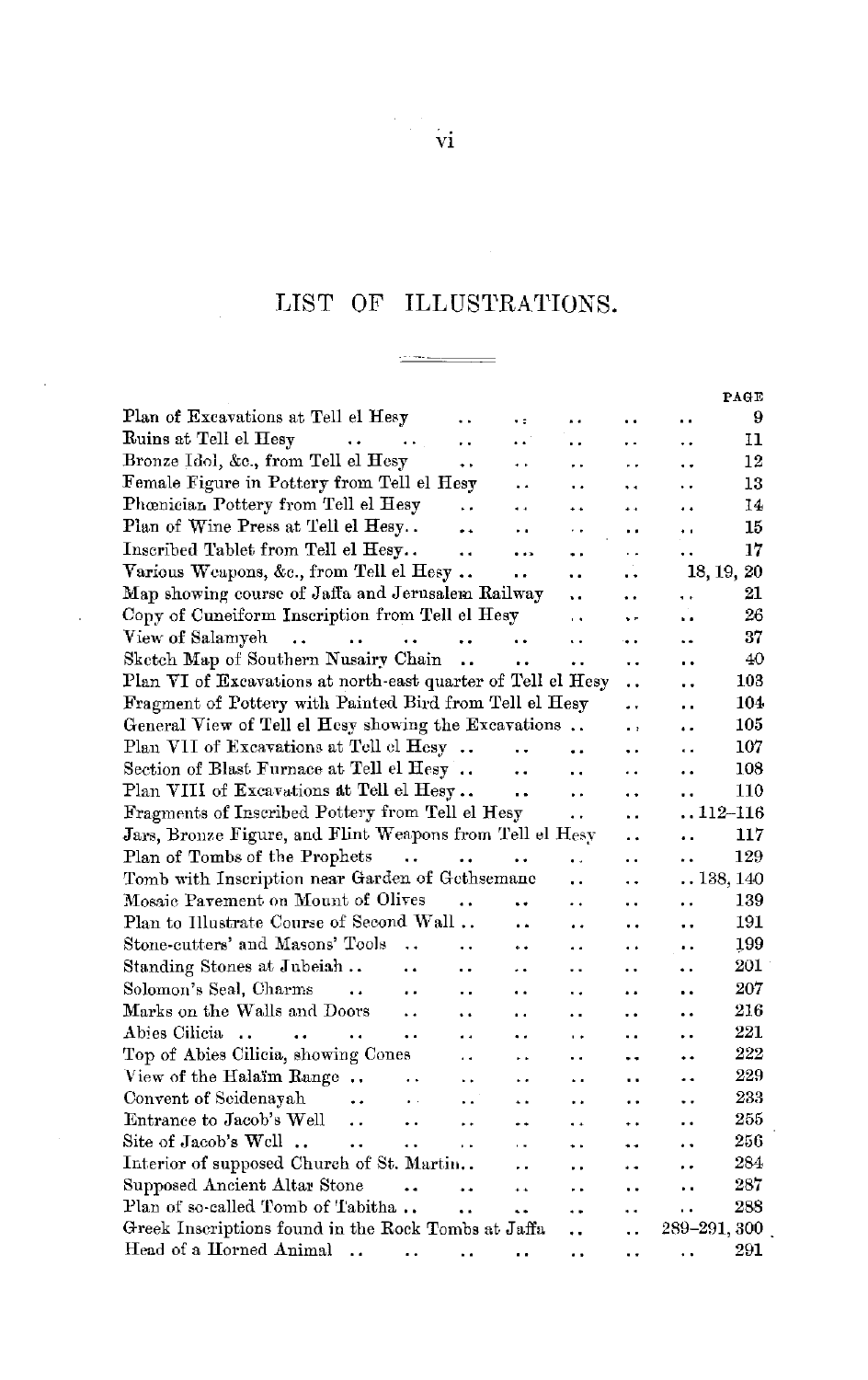|                                                                 |                      |                      |                      |                      |                      |                      | PAGE |
|-----------------------------------------------------------------|----------------------|----------------------|----------------------|----------------------|----------------------|----------------------|------|
| Brass Spoon<br>$\sim 1000$<br><b>Contract Contract Contract</b> | . .                  | $\ddot{\phantom{0}}$ | . .                  | . .                  | $\ddot{\phantom{0}}$ | $\ddot{\phantom{0}}$ | 291  |
| Stibium Vases from Tombs at Tabitha, Jaffa                      |                      |                      | $\ddot{\phantom{0}}$ | $\ddot{\phantom{0}}$ |                      | $\ddot{\phantom{a}}$ | 292  |
| Sarcophagus with Inscription found at Kefr Jinnis               |                      |                      |                      | . .                  | . .                  | $\ddot{\phantom{a}}$ | 295  |
| Greek Inscription on Slab from Ascalon                          |                      |                      | $\ddot{\phantom{0}}$ | $\blacksquare$       | . .                  | . .                  | 295  |
| Greek Inscription on Block                                      | $\ddot{\phantom{a}}$ | . .                  | . .                  | . .                  | . .                  | $\epsilon$           | 296  |
| Figure of a Mouse in Metal                                      | $\ddot{\phantom{0}}$ | $\ddot{\phantom{a}}$ | $\ddot{\phantom{a}}$ | $\ddot{\phantom{0}}$ | . .                  | $\ddot{\phantom{0}}$ | 296  |
| Figure of a Serpent in Copper                                   | $\ddot{\phantom{a}}$ | $\ddot{\phantom{0}}$ |                      | . .                  | $\ddot{\phantom{a}}$ | . .                  | 297  |
| Plan showing the Knoll west of the so-called "Skull Hill"       |                      |                      |                      |                      |                      | . .                  | 298  |
|                                                                 |                      |                      |                      |                      |                      |                      |      |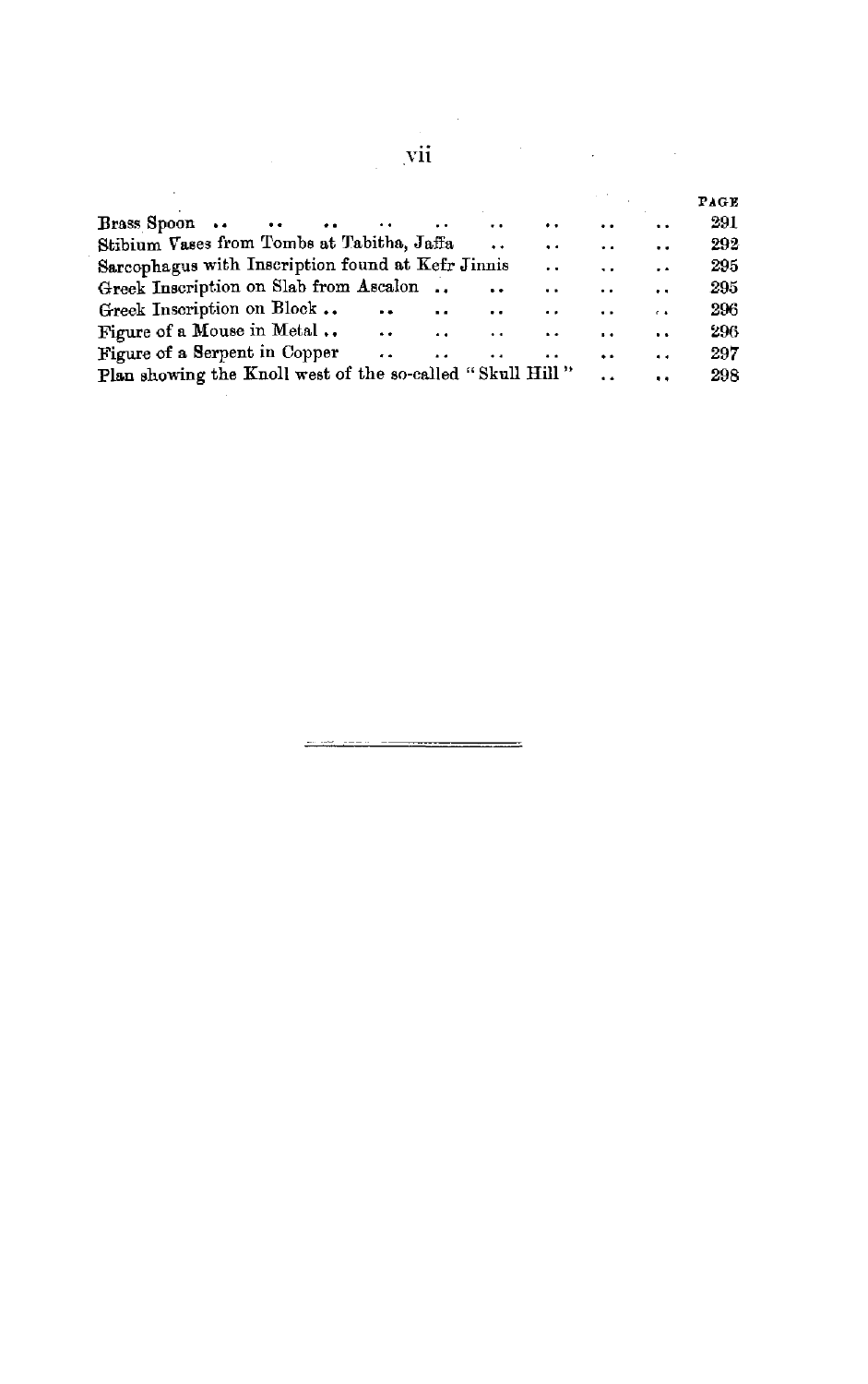#### GENERAL INDEX.

- Acre-Damascus Railway (first sod cut), 2; progress of, 183, 259; discoveries, 331.
- .Altar Stone on the Tabitha Ground, 286.
- Amber beads. 25.
- Amorite Pottery with Potter's Marks, ;JI).
- Ancient Frescos removed from the Walls of the Church of the Convent of the Cross, 183.
- Ancient Jerusalem, 70, by Rev. W. F. Birch; Position of Acra, and the City of David, Site of Antonia Upper City, Lower City, 71; En-rogel, Extracts from Josephus, 72; the Tyropceon, 74; the Third Hill, 75 ; "The Gutter," 76. Replied to by Major-General Sir Charles Wilson, 164.
- Annual Meeting of the General Com $mittee$ ,  $269$ .
- Answer to Queries, 136. (See Notes, 67, 78.)
- Answers to Questions.-Peasant Folklore of Palestine, 203; Sacred Trees, 203 ; • Sacred Footprints, 204 ; Ghosts, Ghouls, &c., 204; Stories about the Devil, Charms, Seals,<br>207; Dances, 208; Stories about<br>Biût\_el Ghoul, 209; Gold Hidden in Ruins, 209; Stories about Isksnder, 'Amr, the Nasara, &c., 209 ; about Queen Belkis, 210 ; Sick Men on Stones Supposed to be Holy, 210; the Evil Eye, 211; Men Changed into Beasts and Birds by Enchantment, 211; Good and Bad Luck, according to the way a Horse's Hair Grows, Fires and Torches, Sacred Fish, Birds, &c., 212; Money and the New Moon, 213; Unlucky Birds, 213; Bewitched Persons, 214; Protection of Implements, &c., in Makams,

215 ; Custom of Throwing Bread into Water, Eggs Tied to Walls, Lucky Colours, Village Kubbehs, Marks on Walls and Doors, 216; Writing on Walls, Round Holes on Tombs, Charms Round the Neck, Magical Ceremonies, 217; Interpretation of Dreams, &c., Processions, 218; Legends, 219; Notes on same, 323.

Arabic Building Terms, 194.

Tools, &c., 198.  $\ddot{\phantom{a}}$ 

Balance Sheet for 1892, 101.

- Baron Ustinoff's Collection of Antiquities at Jaffa, 294.
- Bead, Inscribed, from Palestine, 32.
- Bedawln Tribes Quarrelling, 293.
- Cæsarea, Antiquities found at, a fine head, glass and pottery, 137.
- Calvary, Site of, 23.
- Calvary, Reflections on the Site of, 119,254.
- Cartouche of Amenophis II, 30.
- Churches of St. Martin and St. John the Evangelist, 301.
- Crocodile from Nahr ez Zerka, 183, 260.
- Cuneiform and other Inscriptions, 25-- 31.
- Dead Sea, Fish in the, 260.

Dometilla, 178.

- Donations to the Library of the Fund, 4, 96, 186, 262.
- Folklore of Palestine (Answers to Questions), Peasant, 203.
- Garden Tomb, The, 80-91, 167, 179. Gethsemane, 79.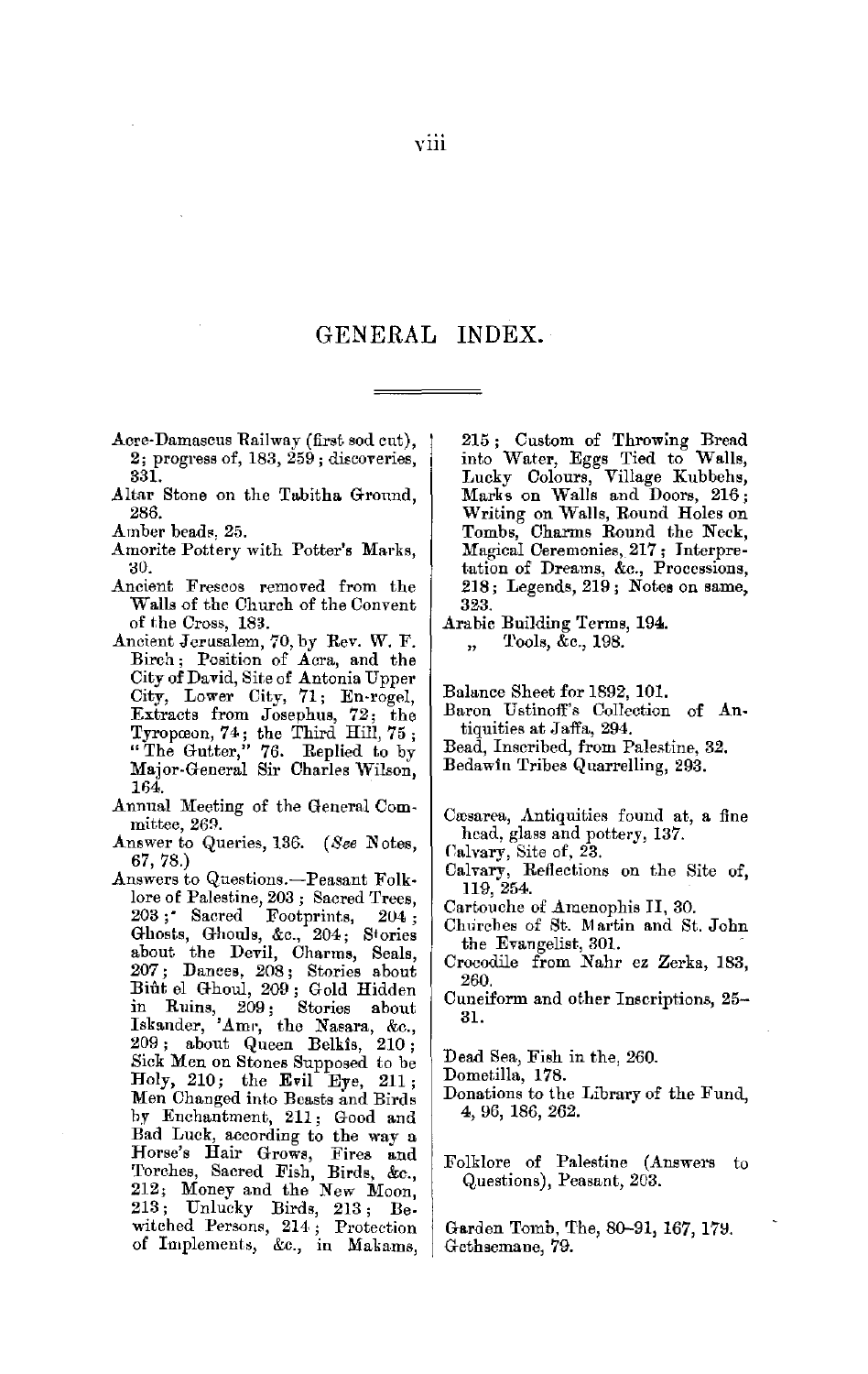Gordon Tomb Chamber, The, 167.

- Greek Inscription, 140, 178.
- Grover, Colonel G. E., R.E., death of, 94.
- Hebrew Speaking in Palestine, 260.
- Heth and Moab, third and revised edition, 4.
- Hittite Literature, Recent, 247.
- Hittite Emblems of *Known* Sound, 253.
- Holy Sepulchre, Site of the (correspondence), 80-91.
- Illness, Much, at Jaffa, 293.
- Inscriptions, Forged, 2.<br>Inscriptions, Greek,
- Inscriptions, Greek, from Baron Ustinoff's Collection, 295; Note on, 306.
- Inscriptions, Greek, from " Tabitha," 289.
- Index to the *Quarterly Statement,*  1869-1892, 184.
- Iron, Use of, 254.
- Ivory Plaque found on Ophel, 30.

Jacob's Well, 255.

- Jaffa and Jerusalem Railway Route and Fares, 21-23 ; no antiquities found, 132.
- Jerusalem, the Site of Calvary, 23; Garden Tomb at, 80-91, 167, 179; Reflections on the Site of Calvary, 119; Tombs of the Prophets, 128 ; Rock-cut Pars 1ges near the German Colony,  $133$ ; the Seb'a Rujûm,  $133$ ; Old Remains at the Sanatorium, Kh. Ras el Alweh and Burj el Tut, 134; Eben Ezer, 134; St. Martin's Church and other Mediawal Remains, 141; the Maladrerie, Mud Showers, 142; the Second Wall, extracts from Josephus, 191 ; Arabic Building Terms, 194; Old Jerusalem, 282; St. Martin's Church, 283, 301 ; Circular Pit found on the knoll west of Jeremiah's Grotto, 298; St. John the Evangelist's Church, 304.
- Jerusalem Branch Association of the Fund, 2, 95, 183, 260.
- Jerusalem (old) an exceptional city, 282.
- J ubeiah, Ruins of, 201.

Kirjath-Sepher, Site of, 29, 33.

- Lecture at Hanover Square, 3, 181. Lecturers, 91a, 179a, 257a, *267.*
- Lectures at Jerusalem, 184.

Library, List of Books in, 258a.

- Maronite Saints, Identification of, **77.**
- Meteorological Observations at **J** erusalem, 242, 331.
- Meteorological Observations at Sarona, Strength or Pressure of the Wind, 43, 143, 243.
- Mice, Figures of, in Metal, 296.
- Mosaic Pavement on the Mount of Olives, 139,
- Mount Horeb, Latitude of, 63.
- Mud Showers in Palestine, 69, 142.
- NARRATIVE OF A SECOND JOURNEY<br>TO PALMYRA, 36. Wells and Runto Palmyra, 36. ning Water at Barri, 36; Bituminous Shale, Analysis of; Salamyeh, Council Houses, Ruined Castles, 37; Kal'at el Musyûf, water near, Inhabitants of, 38; el Beidijeh, el BustAn, Fiddarah, Shumeiseh, el Bireh, Nusairy Chain, trap-rock first appears on the ridge, 39; Nebi Matta, Sketch Map, tax farmers, 40; el Baslrah, el Jenaineh, el Meshta, el Helu Family, el 'Uyún, el Juweikhât, 41; Ard el Remthah, Nahr el Keblr, el Husn, 'Amar,Tell Kelakh, 42; Jisr Sheikh 'Ayyash, Jisr el Jidd, Derin, Kuneitrah, End of Trap Dyke near Halbeh, Halbch, 'Arka, Khan el Kulei'at, Bibnin, 43 ; Judaideh, Zohr el Husein Nahr el Bârid, 147; Dunniyeh, one of the best watered districts of the Lebanon, Sîr, 148; Zohr el Qodîb, 149; Jurd Ehedin, 150; Coal Mine, 151; List of Plants Collected on the Journey, 152; Heights by the Barometer, 163.
- NARRATIVE OF AN EXPEDITION TO LEBANON, ANTI - LEBANON, AND DAMASCUS, 21. Carle du Liban, 219; Commencement of a Survey of the Lebanons, fine fountain, cedars, 220; the heights various species flourish, ruins of Buswayeh Rijâl el 'Asherah, 223; Goats' Dung, 232 ; Seidenayah, 233 ; Com-<br>parison of the Lebanon and Anti-Lebanon Ranges, 2B4 ; a number of heights of places were ascertained